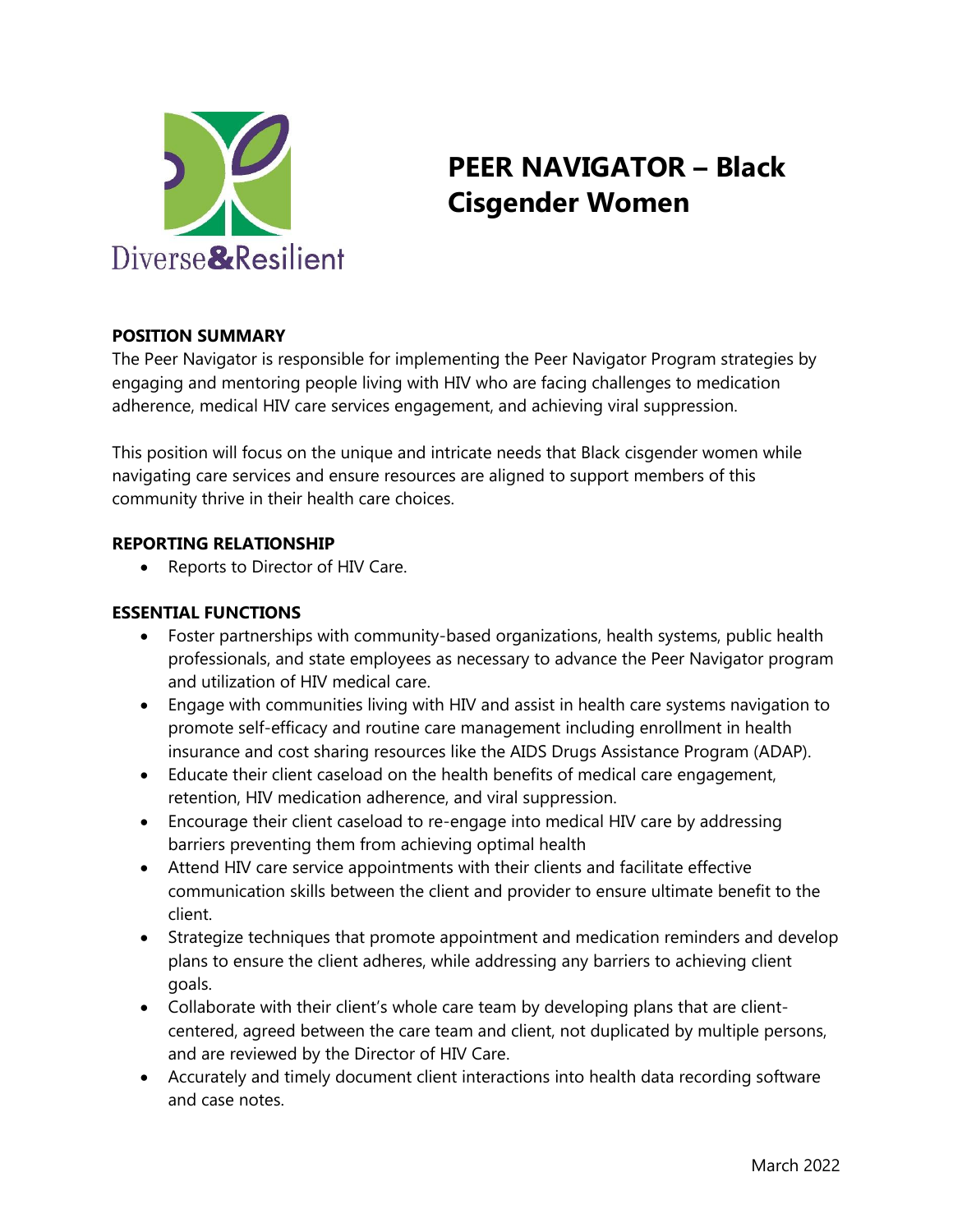- Refer, link, and engage client to clinical, psychological, social, and other support services within the community and promote retention in such services, as needed.
- Transport clients to and from HIV-related service appointments as needed without creating dependency.
- Facilitate educational sessions with their clients and community partners.
- Attending mandatory trainings and workshops and engage in continued education opportunities.
- Facilitate empowerment and support group for community members on at least a monthly basis, track participant attendance, and create a welcoming and inclusive environment.

# **SPECIALIZED KNOW-HOW & REQUIREMENTS**

- Experience living with or impacted by HIV and familiarity with successfully navigating HIV care services and health care systems.
- Experience working with racial/ethnic minorities and the LGBTQ community.
- Experience working with or volunteering with HIV/AIDS community organizations.
- Excellent verbal and written skills, including active listening skills.
- Comfort disclosing their HIV status and sharing their experiences living with or impacted by HIV.
- Prioritization skills, time management, and the ability to stay organized.
- The ability to work with a team and develop relationships with a variety of stakeholders.
- Valid Wisconsin driver's license with a reliable personal vehicle and adequate insurance.

### **COMPUTER SKILLS**

- Ability to use or learn Microsoft Office products (e.g., Word, Excel, Outlook)
- Ability to learn software applications unique to the organization (e.g., graphics software, data reporting software, spreadsheets)

### **MENTAL/PHYSICAL REQUIREMENTS**

- Ability to sit, walk, stand, bend, and lift frequently throughout the workday
- Occasionally lifts items weighing up to 20 lbs.
- Must have functional speech, vision, and hearing
- Operates all equipment necessary to perform the job
- Exposed to a normal office environment

### **COMPENSATION**

Diverse and Resilient offers a starting salary range of \$41,500 to \$43,000 for this position and a competitive benefits package, including more than four weeks paid time off in the first year (15 days, and 10 paid holidays), medical and dental coverage for staff members, life insurance, short- and long-term disability insurance, an optional 401(K), and generous work schedule flexibility.

 $\_$  ,  $\_$  ,  $\_$  ,  $\_$  ,  $\_$  ,  $\_$  ,  $\_$  ,  $\_$  ,  $\_$  ,  $\_$  ,  $\_$  ,  $\_$  ,  $\_$  ,  $\_$  ,  $\_$  ,  $\_$  ,  $\_$  ,  $\_$  ,  $\_$  ,  $\_$  ,  $\_$  ,  $\_$  ,  $\_$  ,  $\_$  ,  $\_$  ,  $\_$  ,  $\_$  ,  $\_$  ,  $\_$  ,  $\_$  ,  $\_$  ,  $\_$  ,  $\_$  ,  $\_$  ,  $\_$  ,  $\_$  ,  $\_$  ,